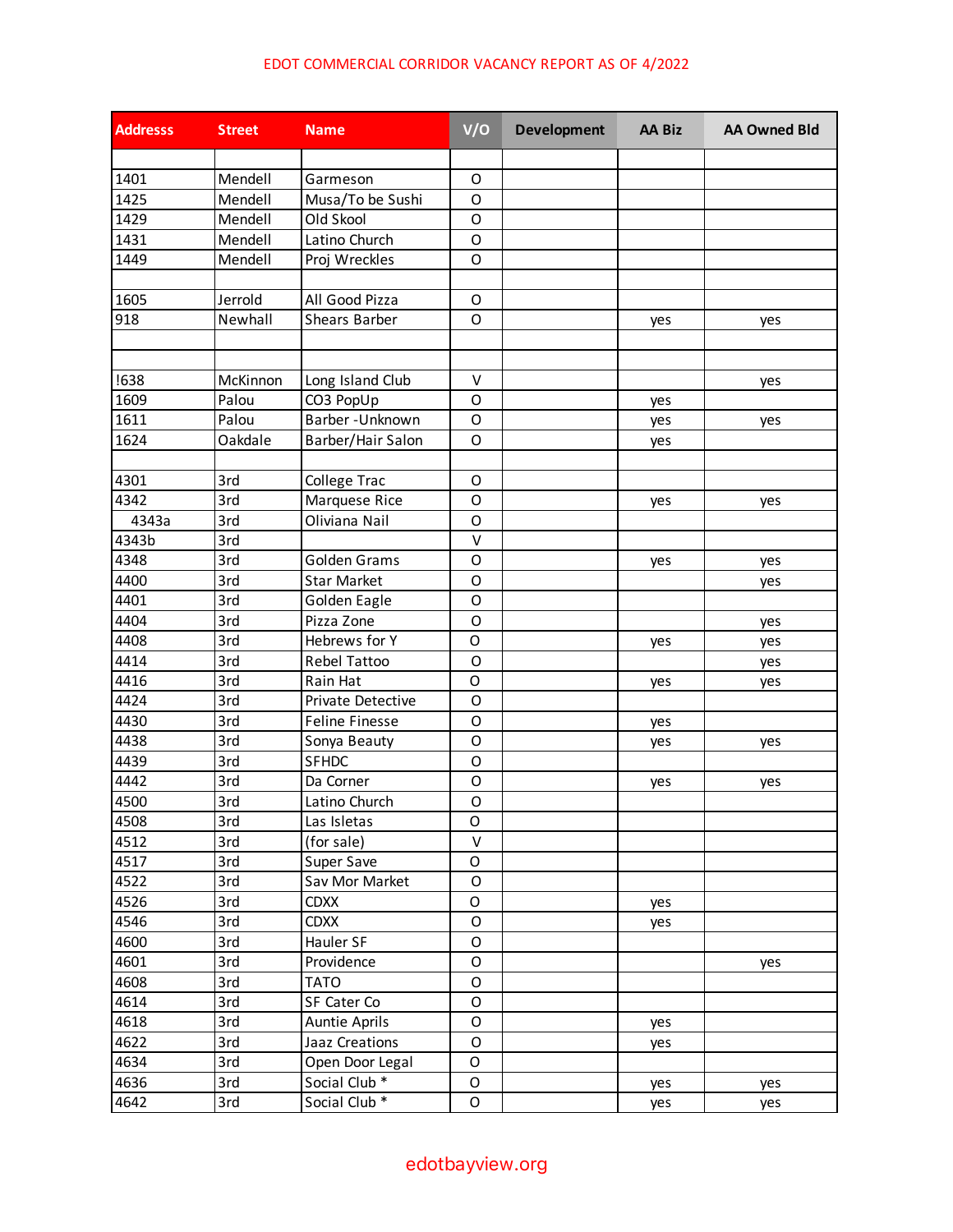## EDOT COMMERCIAL CORRIDOR VACANCY REPORT AS OF 4/2022

| 4646    | 3rd | U3Fit                  | O            |             | yes | yes |
|---------|-----|------------------------|--------------|-------------|-----|-----|
| 4699    | 3rd | Providence House       | O            |             |     | yes |
| 4700    | 3rd | <b>Bayview Ligour</b>  | O            |             |     |     |
| 4702    | 3rd | <b>BVOH Offices</b>    | O            |             |     |     |
| 4705    | 3rd | <b>ESTBC Prints</b>    | $\circ$      |             | yes |     |
| 4712-16 | 3rd |                        |              | development |     |     |
| 4726    | 3rd | <b>SF Tax Services</b> | O            |             | yes | yes |
| 4732    | 3rd | <b>Talio Coffee</b>    | $\mathsf O$  |             | yes |     |
| 4734    | 3rd | Pumkin Hair            | O            |             | yes |     |
| 4744    | 3rd | Roberto Tailor         | $\mathsf O$  |             |     |     |
| 4800    | 3rd | Radio Africa           | $\circ$      |             | yes |     |
| 4820    | 3rd | <b>Ebony Hair</b>      | O            |             |     |     |
| 4830    | 3rd | <b>Torino Market</b>   | O            |             |     |     |
| 4836    | 3rd | Naughty Boy            | O            |             | yes |     |
| 4850    | 3rd | Check Cash             | O            |             |     |     |
| 4900    | 3rd | Wu Yee Children's      | O            |             |     |     |
| 4901    | 3rd | Gift Store             | O            |             |     |     |
| 4910    | 3rd | Metro PCS              | $\mathsf O$  |             |     |     |
| 4911    | 3rd | Moran Lighting         | O            |             |     |     |
| 4912    | 3rd | <b>Binta Black Ice</b> | O            |             | yes |     |
| 4919    | 3rd | Palou Market           | $\mathsf{O}$ |             |     |     |
| 4920    | 3rd | Peking Wok             | $\circ$      |             |     |     |
| 4921    | 3rd | <b>Joy Gallery</b>     | $\mathsf{O}$ |             |     |     |
| 4922    | 3rd | <b>Brighter Image</b>  | O            |             | yes |     |
| 4923    | 3rd | <b>Gold Teeth</b>      | O            |             |     |     |
| 4924    | 3rd | NicNak Market          | O            |             | yes |     |
| 4928    | 3rd | SF Beauty School       | O            |             | yes | yes |
| 4938    | 3rd | SF Black Fire Fighter  | O            |             | yes | yes |
| 4942    | 3rd | African Outlet         | O            |             | yes | yes |
| 4947    | 3rd | US Bank                | $\mathsf O$  |             |     |     |
| 5000    | 3rd | IC Committee           | $\circ$      |             |     |     |
| 5001    | 3rd | <b>Big Save</b>        | O            |             |     |     |
| 5009    | 3rd | <b>CYC</b>             | O            |             |     |     |
| 5015    | 3rd | <b>BVHP Foundation</b> | O            |             |     |     |
| 5021    | 3rd | Enviromental Just      | 0            |             |     |     |
| 5030    | 3rd | <b>EDoT Gallery</b>    | O            |             |     |     |
| 5048    | 3rd | Salvation Army         | O            |             |     |     |
| 5075    | 3rd | Public Library         | $\mathsf O$  |             |     |     |
| 5100    | 3rd | JJ Fish                | O            |             |     |     |
| 5112    | 3rd | Just a Touch Book      | O            |             | yes | yes |
| 5114    | 3rd | Word A Café            | O            |             |     |     |
| 5122    | 3rd |                        |              | development |     |     |
| 5126    | 3rd | Officers for Justice   | $\mathsf O$  |             | yes | yes |
| 5128    | 3rd | Yvonne's So Sweets     | O            |             | yes | yes |
| 5130    | 3rd | Let's Eat              | $\mathsf O$  |             | yes | yes |
| 5131    | 3rd | Golden Chinese         | $\mathsf O$  |             |     | yes |
| 5135    | 3rd | <b>Winding Beauty</b>  | O            |             | yes | yes |
| 5136    | 3rd | Scorpio Beauty         | O            |             | yes |     |
| 5143    | 3rd | unleasable             | V            |             |     | yes |
| 5145    | 3rd | unleasable             | $\mathsf{V}$ |             |     | yes |

edotbayview.org